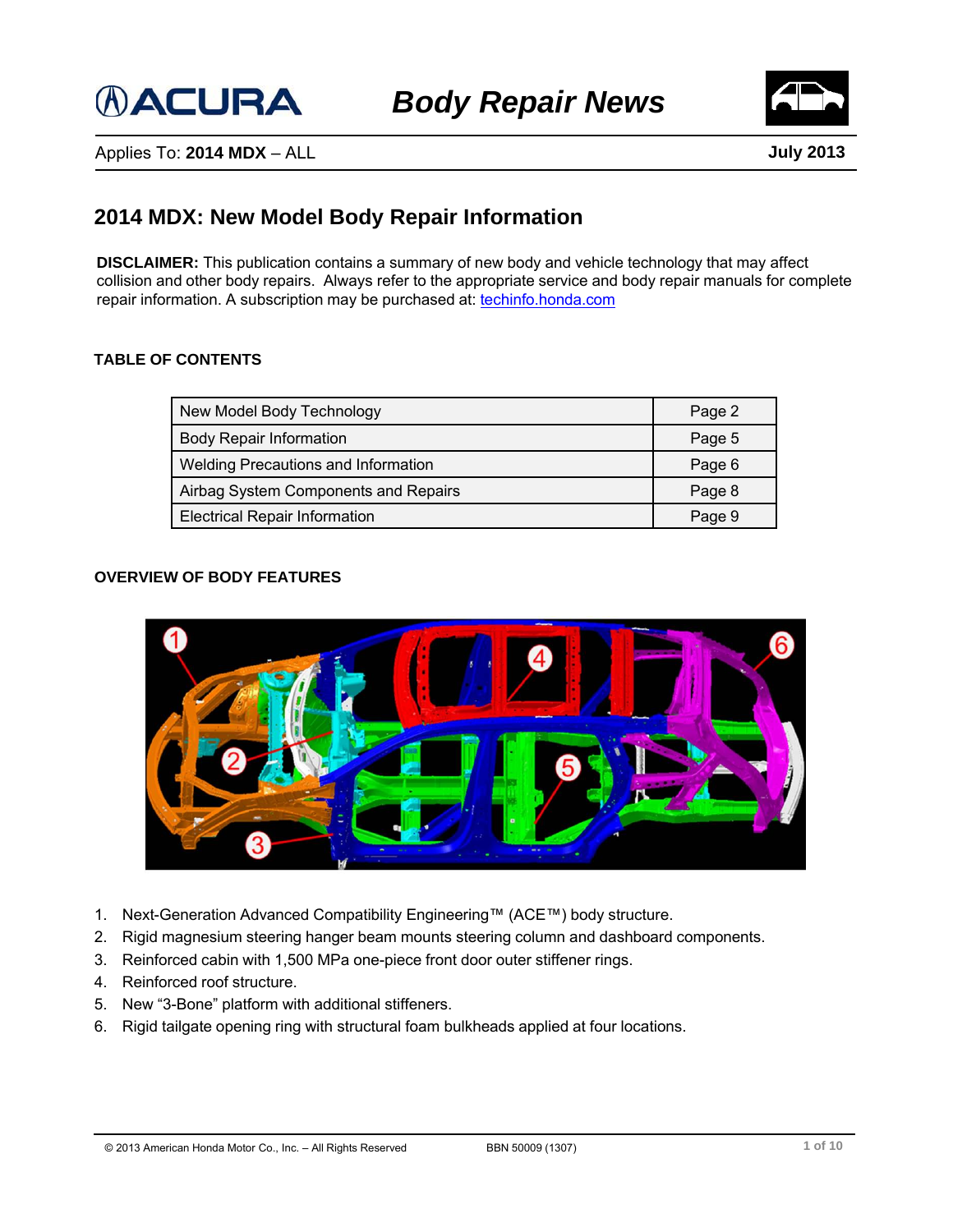## **New Model Body Technology**

### **BODY CONSTRUCTION AND HIGH STRENGTH STEEL CONTENT**

- Steel parts are color-coded based on their tensile strength in megapascals (MPa).
- High strength steel is defined as any steel with a tensile strength of 340 MPa or higher.
- Steel repair and welding procedures vary depending on the tensile strength of the parts involved.
- Refer to the body repair manual for complete information.



### **1,500 MPa (HOT STAMP) STEEL LOCATIONS**

The one-piece front door outer stiffener rings and door reinforcement beams are made from 1,500 MPa steel. This steel is stronger than ordinary steel, so it can help protect vehicle occupants while reducing overall vehicle weight to improve fuel economy.

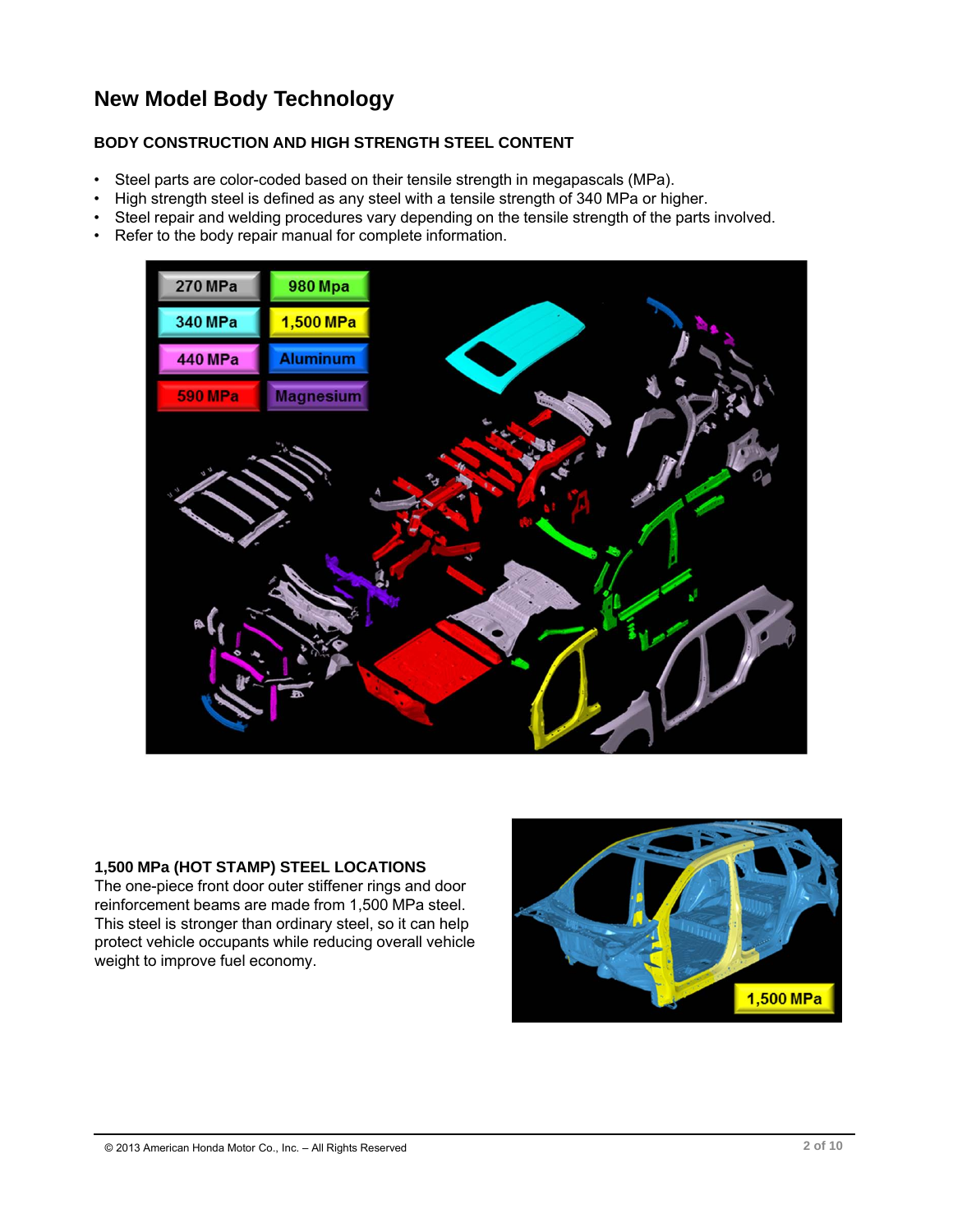### **3-BONE PLATFORM STRUCTURE**

A new "3-Bone" platform structure is used on this vehicle.

- The structure improves impact load management around the cabin while reducing weight.
- Additional floor reinforcements may require replacement or spot weld removal if damaged in a collision.
- Limited sectioning allowed to the Front side frame and Rear frame B parts. Refer to the body repair manual for complete information.

### **STRUCTURAL FOAM LOCATIONS AND REPAIR**

Structural foam bulkheads are used to improve body stiffness at the left and right inner panel assembly (A) and inside the floor rear crossmember assembly (B). Replacement part assemblies have the structural foam pre-installed.

- A structural foam joint is used on a bracket that connects the left and right side center frames under the front floor (C). When replacing either the left or right front side frame assemblies, a special room-temperature cured 2-part epoxy structural adhesive (L&L Products L-0504 or equivalent) is required to replicate this joint.
- Because of limited shelf life, the adhesive must be ordered at the same time as the replacement front side frame.
- Once the adhesive/foam is applied, the parts can be assembled and welded. The repair adhesive material will cure at room temperature in 24 hours.





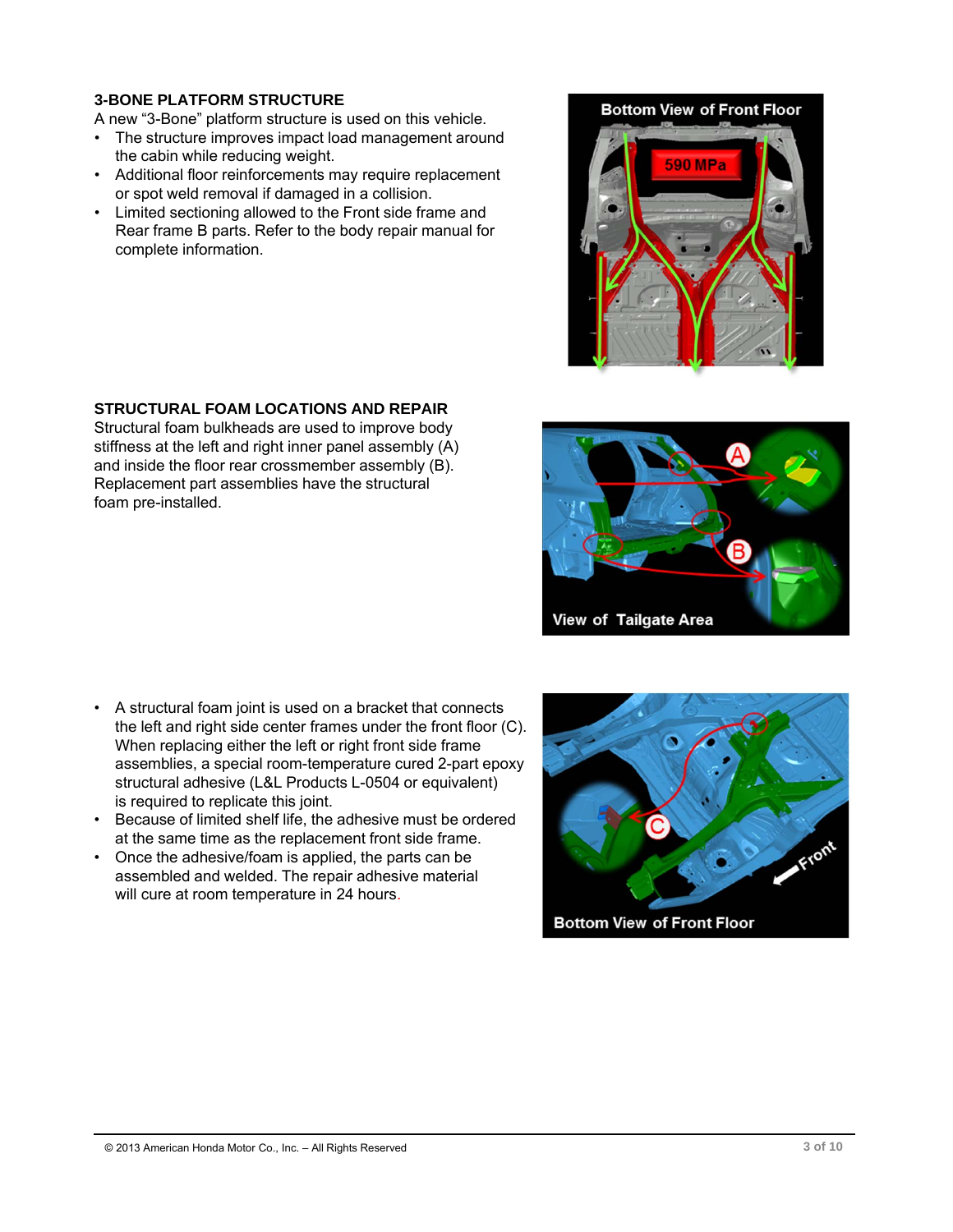### **ALUMINUM AND MAGNESIUM PARTS**

Aluminum alloy parts include:

- Hood panel.
- Front and rear bumper reinforcement beams (A).

Magnesium alloy parts include:

• Steering hanger beam (B).

Do not attempt to repair magnesium parts and aluminum bumper reinforcement beams if damaged.



### **MAG-FORM® BOLTS AND STUDS**

- Special Mag-Form bolts and studs are used to fasten dashboard components and electrical grounds to the magnesium steering hanger beam.
- These bolts have a 105° flank angle that self-forms threads into the beam as the bolt is installed.
- If any hole in the beam is stripped, it can be repaired by ordering a +1 mm oversize service bolt or stud.
- MAG-Form service bolts will form the new repair threads during installation – no drilling or tapping required.
- Always use a torque wrench to tighten MAG-Form bolts or studs to the specifications in the service manual.
- Do not use power tools because the threads formed in the magnesium steering hanger beam are easily stripped.
- If an oversize service bolt or stud has been installed and strips, the steering hanger beam must be replaced.

### **LIFTING AND TOWING PRECAUTIONS**

- SH-AWD models must be towed using flat bed towing equipment only, or transmission damage may result.
- 2WD models may be towed using front wheel lift or flat bed towing equipment.
- Models equipped with the SH-AWD system do not have a manual switch to disable the system. Whenever service work requires spinning the front or rear wheels with the engine, always lift and support the vehicle so all four wheels are off the ground.
- Do not lift or tow this vehicle by its bumpers, or serious damage will result.
- For more information, refer to "Lift and Support Points" in the appropriate service or body repair manual.



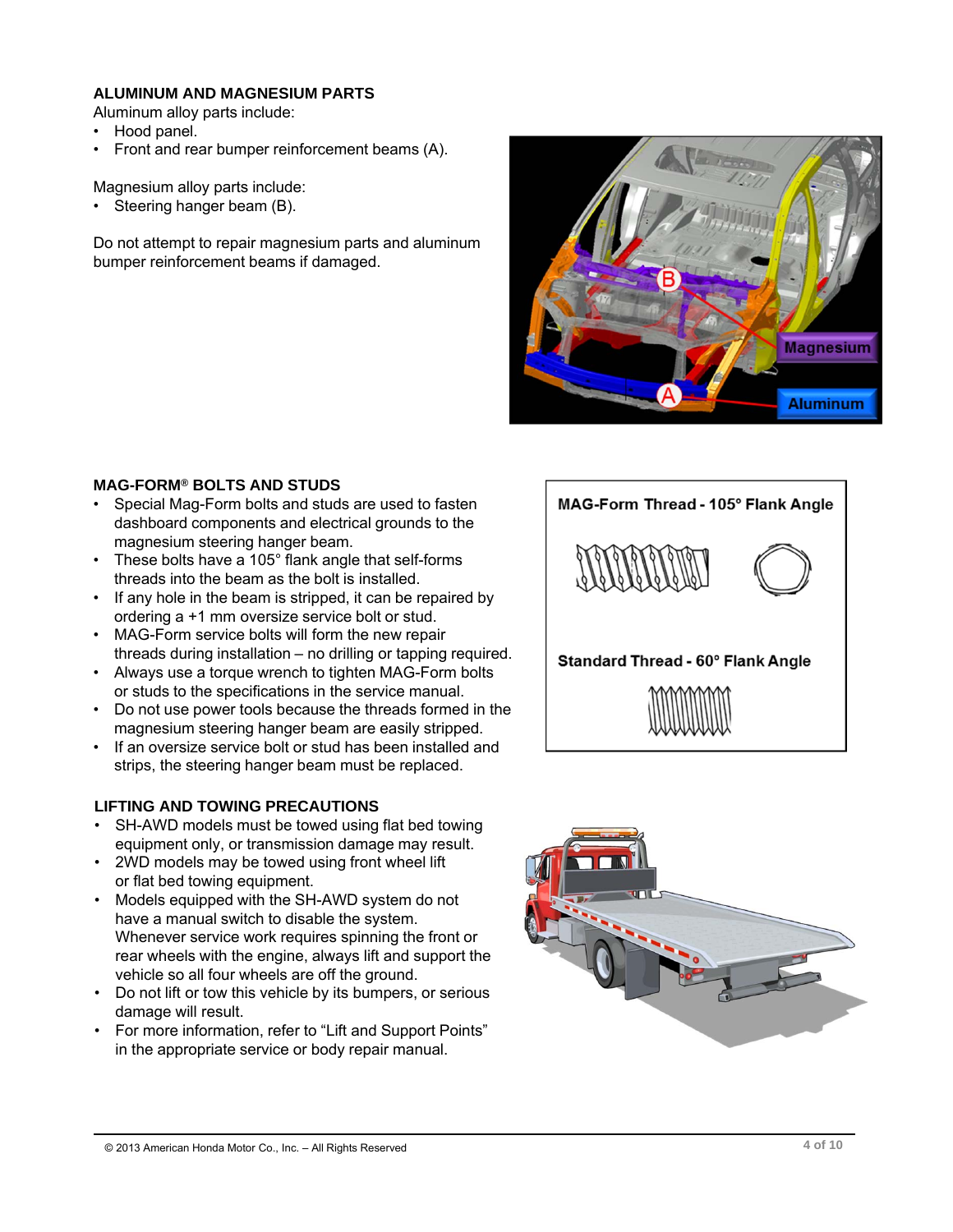## **Body Repair Information**

NOTE: The following content is intended only to highlight new/special concerns. No body repairs should be attempted without first referencing the appropriate body repair manual for complete information.

### **USE OF HEAT DURING BODY STRAIGHTENING AND REPAIR**

When you are doing body straightening and repair procedures:

- DO NOT apply heat to any body part during straightening. This may compromise the internal structure and strength of high-strength steel parts.
- Any part that has heat applied to it during straightening MUST be replaced with new parts.
- Ignoring these instructions may significantly reduce occupant protection in any subsequent collision.

### **SECTIONING (CUT AND JOINT) GUIDELINES**

Because of body structure improvements for collision safety and rigidity, the materials, steel thickness, and internal reinforcements have become very specific. Follow these guidelines to avoid an unsafe repair:

- Avoid sectioning (cut and joint) except for outer panels and floor panels unless a specific procedure is provided in the body repair manual.
- Replace body structural components as assemblies that match the replacement parts configuration.
- Refer to "Front Side Frame and Rear Frame Cutting and Splicing" in the body repair manual for sectioning opportunities.

### **BLIND SPOT INFORMATION (BSI) SYSTEM**

Models equipped with this system can be identified by this BSI Alert Indicator, located on both front doors near the outside rearview mirror.

- The system uses two radar units mounted on each side of the vehicle under the rear bumper.
- The system may malfunction and set DTCs because of damage, improper repairs, or excessive foreign material on any of the following:
	- Rear bumper
	- Outer side panels
	- Radar unit mounting locations
- Several checks and inspections must be done during repairs to the radar unit mounting area. Procedures to check the BSI radar unit mounting area can be found:
	- Body repair manual "Rear Side Outer Panel Installation"
	- Service Manual "BSI radar unit mounting area check."
- If the mounting area check is not done, an Acura dealer may not be able to properly aim the radar units.







### **BSI Alert** Indicator



Left Rear of Vehicle Behind Bumper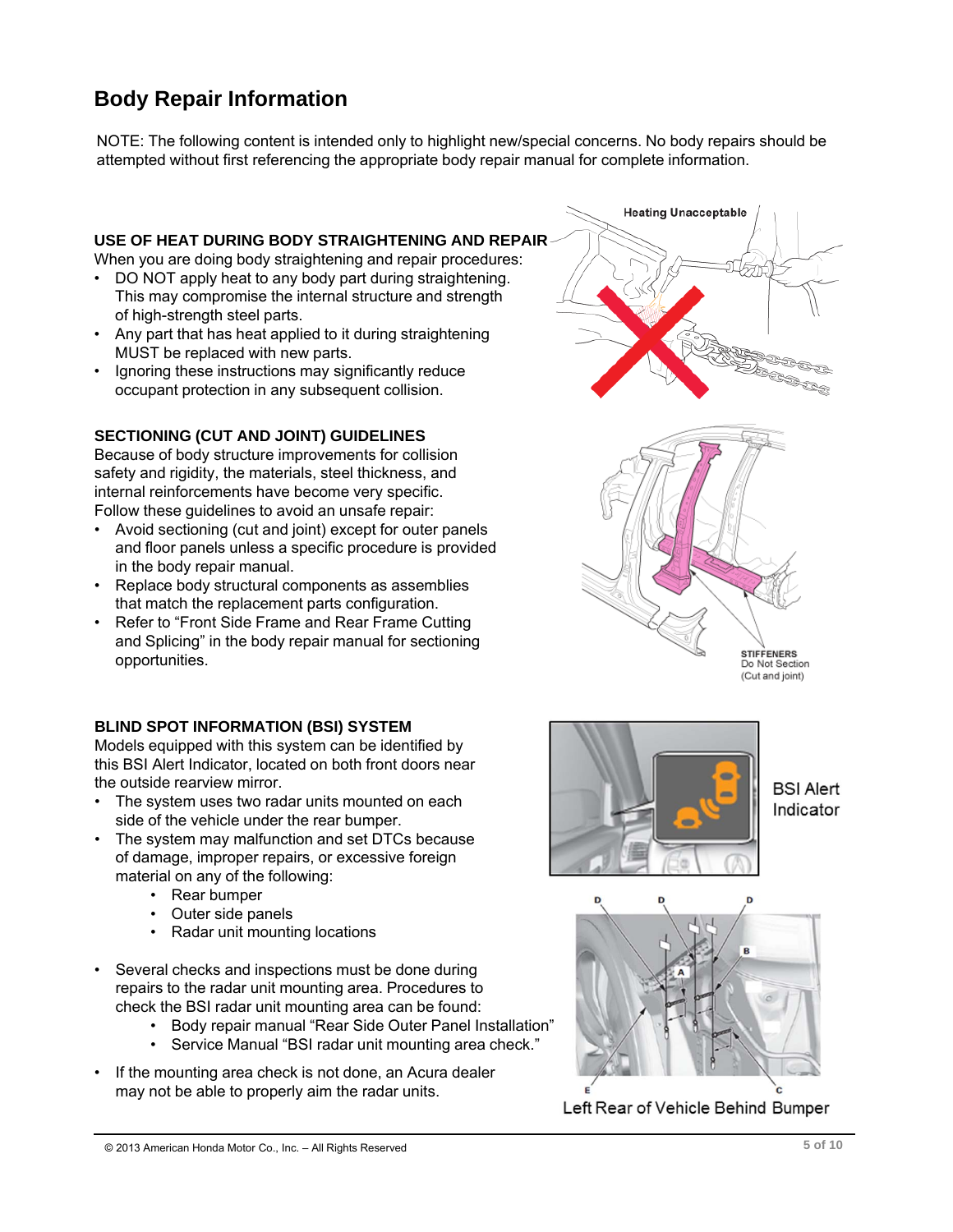## **Welding Precautions and Information**

### **REPAIRING 1,500 MPa STEEL PARTS**

Observe these precautions when repairing 1,500 MPa steel parts:

- NEVER attempt to straighten damaged 1,500 MPa steel parts because they may crack.
- 1,500 MPa steel parts MUST be replaced at factory seams using squeeze-type resistance spot welding (STRSW).
- MIG brazed joints should be used ONLY in locations not accessible by a spot welder.
- To assure adequate weld tensile strength, always set the spot welder to the specifications provided in the body repair manual.

## Important Information

This panel is made of Ultra High Strength Steel (UHSS/1,500MPa/ USIBOR) and must be installed as a complete part. No sectioning allowed. Ultra High Strength Steel requires special welding equipment, procedures and settings. See the welding section of the appropriate body repair manual. Failure to use the proper equipment or follow the proper procedures can result in an unsafe repair.

- NEVER perform MAG welding on 1,500 MPa steel. The heat generated during welding will significantly reduce the strength and structural integrity of 1,500 MPa steel parts.
- This photo shows tensile strength test results of welded 1,500 MPa steel. The 1,500 MPa steel fractured first, because the welding heat reduced its strength far below 590 MPa.
- For more information, refer to "Hot Stamp (1,500 MPa) Parts Welding Specifications" in the body repair manual.

## **MIG BRAZING GUIDELINES FOR 1,500 MPa STEEL PARTS**

Refer to the body repair manual for complete information:

- MIG brazed joint locations are specified in the body repair manual.
- A single or double hole MIG braze may be specified in the body repair manual depending on the tensile strength of the parts being joined.
- The size and number of holes is critical to achieving adequate joint strength.
- A pulsed MIG welder MUST be used. Refer to the equipment manufacturer's instructions for welder voltage and current set-up.
- Photos at right show the difference in results between pulsed and non-pulsed MIG brazing.



Pulsed MIG (OK)







Tensile Test Results of Welded 1,500 MPa Steel

w/o Pulsed MIG (Bad)



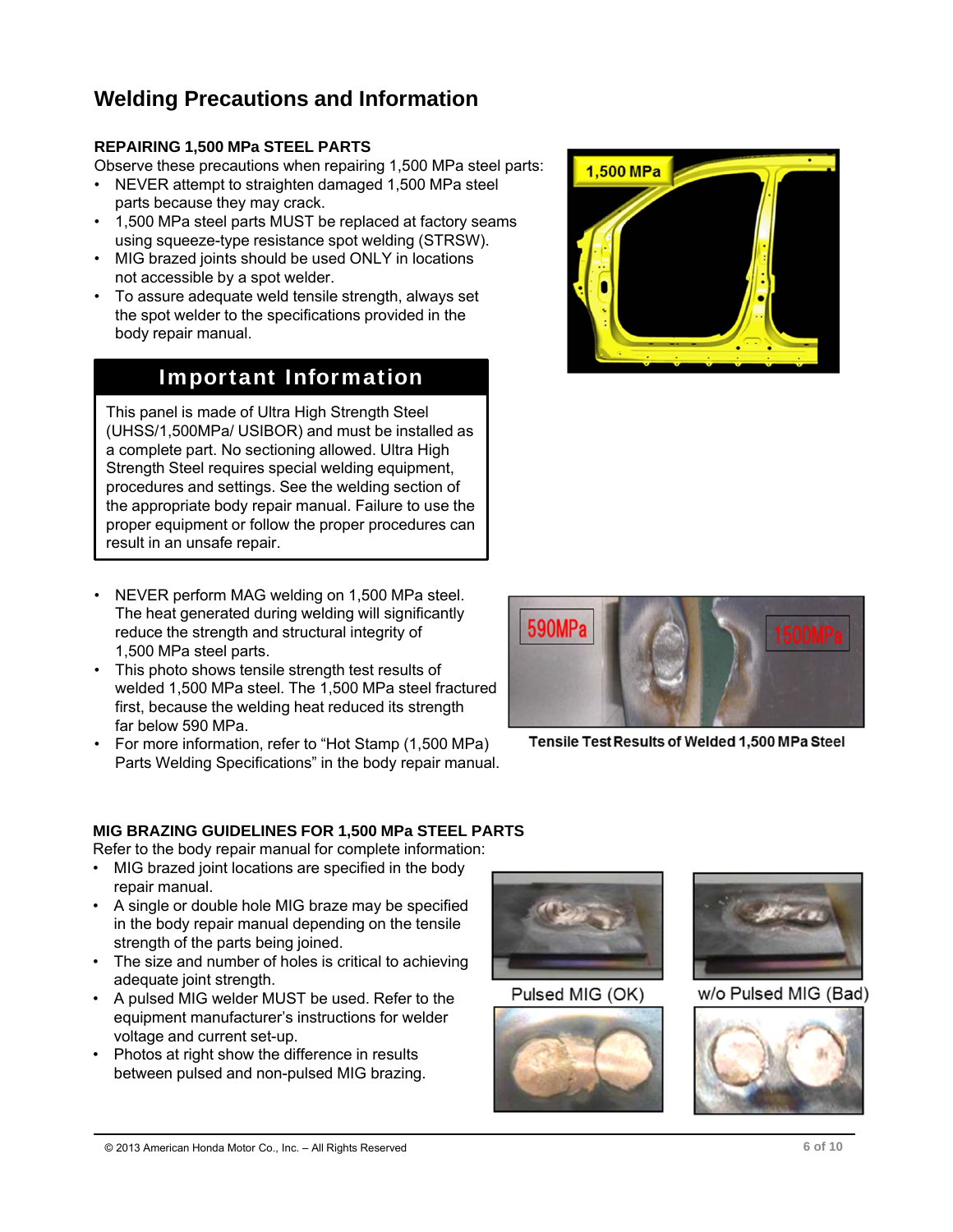### **MAG WELDING SPECIFICATIONS FOR 590-980 MPa HIGH-STRENGTH STEEL PARTS**

NOTE: In this publication and the body repair manuals, gas metal arc welding (GMAW) is referred to by its subtypes depending on the welding/brazing requirements:

- MIG welding/brazing = Metal inert gas welding or brazing where 100% Argon (Ar) shielding gas is used. Argon is inert and does not react with the molten weld pool or brazing operation.
- MAG welding = Metal active gas welding where the shielding gas being used contains a mixture of 80% Argon (Ar) and 20% Carbon Dioxide (CO<sub>2</sub>). It is considered active because the  $CO<sub>2</sub>$  undergoes a limited reaction with the molten weld pool.

The body repair manual specifies the weld types and locations for each body panel:

- The welding wire used must have a tensile strength equal to, or greater than, the lowest tensile strength of the parts being welded. This conversion chart shows the relationship of steel tensile strength (MPa) to the minimum welding wire tensile strength (ksi).
- Refer to the diagrams shown below:

# **MAG Plug Welds** 980 MPa Steel 590 MPa Steel Welding Wire Tensile Strength Must Be: ≥590 MPa (≥86 ksi)

### **MAG PLUG WELDING GUIDELINES**

- MAG plug welding may be done when joining body components to 590-980 MPa steel parts.
- Follow the recommendations described in the body repair manual section "MAG welding specifications for high-strength steel parts 590 MPa and higher."

### **MAG BUTT WELDING GUIDELINES**

- MAG butt welding may only be done on steel parts with a tensile strength of 590 MPa and lower.
- Welding speed is critical to achieve the correct weld strength and minimize the heat affected zone (HAZ).
- Follow the recommendations described in the body repair manual section "MAG welding specifications for high-strength steel parts 590 MPa and higher."

## Important Information

Parts made of High Strength Steel (590-980 MPa) must be installed as a complete part. No sectioning is allowed unless a procedure is provided in the body repair manual. This high-strength steel requires special welding equipment, procedures and settings. See the welding section of the appropriate body repair manual. Failure to use the proper equipment or follow the proper procedures can result in an unsafe repair.

| <b>Wire Tensile (ksi)</b> |
|---------------------------|
| ≥86                       |
| $\geq 113$                |
| $\geq 142$                |
|                           |

<sup>(1,000</sup> psi = 1 ksi)



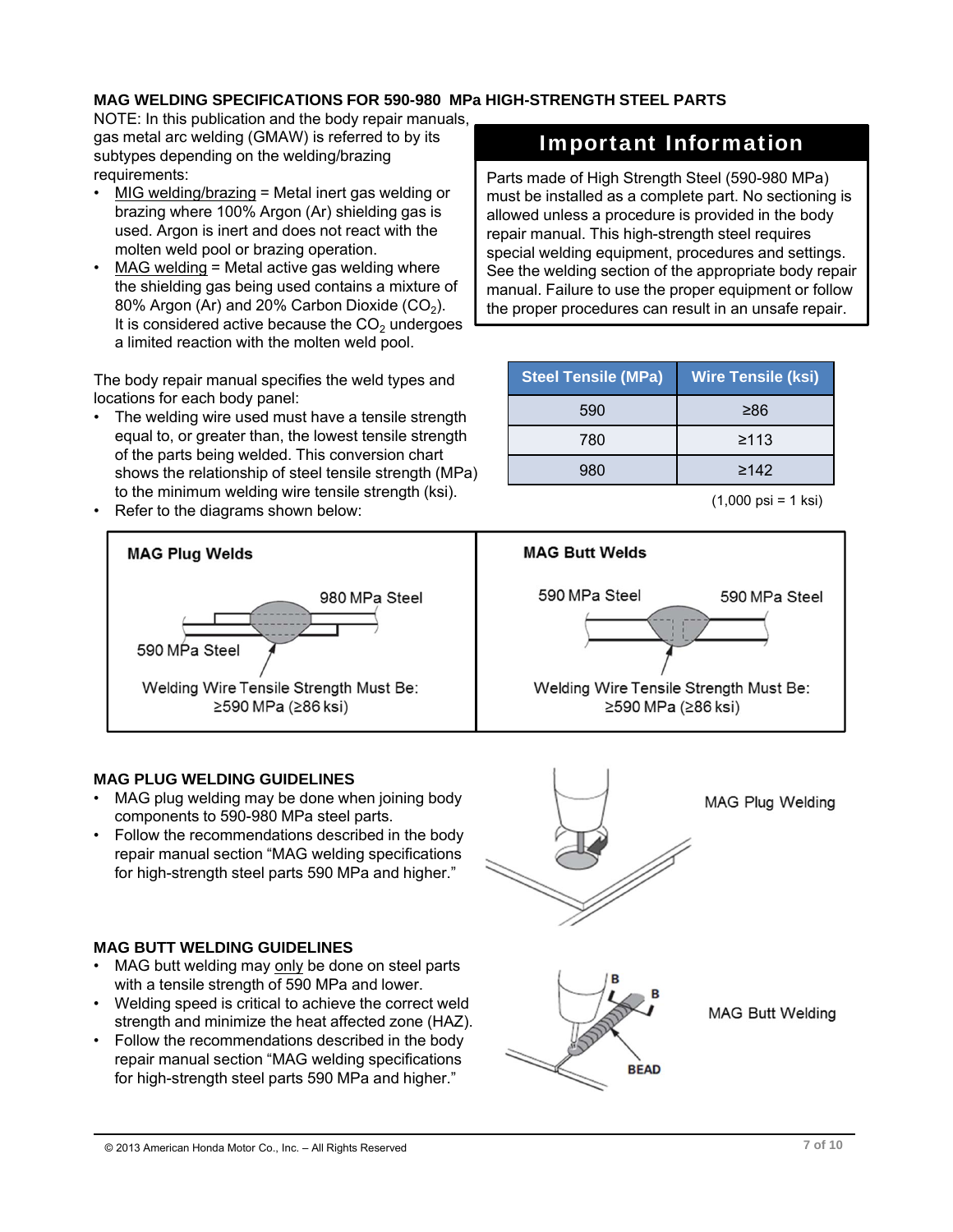© 2013 American Honda Motor Co., Inc. – All Rights Reserved

## **Airbag System Components and Repairs**

### **AIRBAG SYSTEM COMPONENTS**

The airbag system in this vehicle includes the following components that may deploy in a collision:

- 1. Driver and front passenger seat belt tensioners (may deploy independently from any airbags).
- 2. Driver and front passenger SRS airbags.
- 3. Driver's knee SRS airbag.
- 4. Side airbags mounted in the outer driver and front passenger seat-backs.
- 5. Left-and-right-side curtain airbags mounted above the side windows under the headliner.

### **AIRBAG SYSTEM INDICATORS**

There are two indicators used for the airbag system:

### Supplemental Restraint System (SRS) Indicator

When you turn the vehicle to the ON mode, this indicator should come on and then turn off after about 6 seconds.

- If the SRS indicator does not go off, or does not come on at all, there is a problem with the system.
- DTCs must be read and cleared using the HDS (or equivalent) scan tool. Contact an Acura dealer for assistance if necessary.
- If a vehicle is sent to the dealer for airbag system repair or troubleshooting, include a copy of the repair estimate with part numbers and the source for any replaced airbag system parts.

### Passenger Airbag OFF Indicator

The indicator comes on to alert you that the passenger's front airbag has been turned off.

- This occurs when the front passenger's weight sensors detect 65 lbs. (29 kg) or less, the weight of an infant or small child, on the seat.
- If the indicator comes on with no front passenger and no objects on the seat, or with an adult occupying the seat, something may be interfering with the seat weight sensors, or there may be a problem with the system. Contact an Acura dealer for assistance if necessary.

### **AIRBAG SYSTEM REPAIRS REQUIRED AFTER DEPLOYMENT**

To restore proper function and allow DTCs to be cleared, the airbag system MUST be repaired as specified in the service manual. Refer to "Component Replacement/Inspection After Deployment" for complete information.

- DO NOT install used, refurbished, or modified airbag system parts!
- When making airbag system repairs, only use new genuine replacement parts, which are manufactured to the same standards and quality as the original parts.
- To ensure the correct replacement airbag system parts are installed, provide the vehicle's VIN when ordering parts. Compare the part numbers on the new and removed parts to make sure they match.





**SRS** Indicator



Passenger Airbag OFF Indicator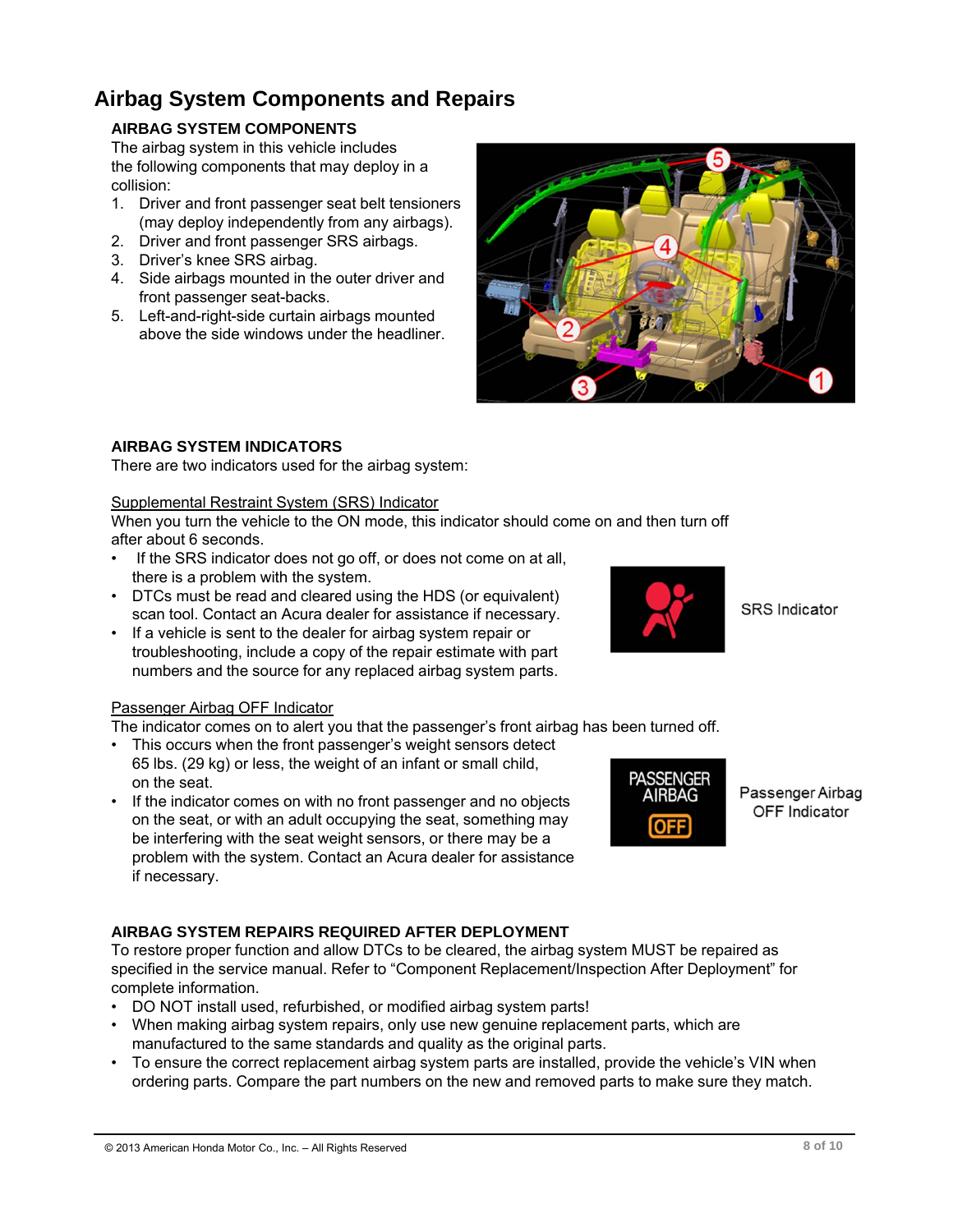### **AIRBAG SYSTEM ELECTRICAL REPAIRS**

Except when doing electrical inspections that require battery power, always turn the vehicle to the OFF (LOCK) mode, disconnect the negative battery cable, then wait at least 3 minutes before starting work.

- For easier identification, electrical connectors that contain only airbag system wiring are yellow in color.
- Many harnesses that contain primarily airbag wiring are also wrapped in yellow tape.
- Airbag system wiring that runs in a common harness, such as a floor harness, is generally not marked.
- NEVER attempt to modify, splice, or repair airbag system wiring. If airbag system wiring is damaged, replace the wiring harness(es).

NOTE: Refer to the service manual for complete restraint systems operation, diagnostic, and repair information.



## **Electrical Repair Information**

### **TIRE PRESSURE MONITORING SYSTEM (TPMS)**

This vehicle is equipped with an initiator-type TPMS.

- The low tire pressure indicator comes on if the air pressure is too low in one or more tires.
- The TPMS indicator will stay on and the system will set DTCs if all four tire pressure sensor IDs aren't memorized by the TPMS control unit after you replace a wheel and/or tire pressure sensor.
- Refer to "Memorizing a Tire Pressure Sensor ID" in the service manual for complete information.
- The HDS (or equivalent) scan tool may be required to perform this memorization. Contact an Acura dealer for assistance if necessary.



Low Tire Pressure Indicator



**TPMS Indicator** 

### **SYSTEMS THAT MAY REQUIRE DEALER ASSISTANCE WITH AIMING**

Some models may be equipped with one or more of the following systems that require aiming after collision repairs. Special tools are required to complete the aiming procedures. Contact an Acura dealer for assistance.

### Blind Spot Information (BSI) System:

The BSI radar unit must be aimed in these instances:

- After replacing or removal and installation of one or both BSI radar units.
- After replacing/repairing the body rear outer side panel(s).
- Stored DTCs B18B8 or B1E68 Left or right side BSI radar unit azimuth off alignment.

If a problem occurs in the BSI system, the amber BSI indicator will illuminate and this warning message may also appear.

Forward Collision Warning and Lane Departure Warning (FCW/LDW):

The FCW/LDW camera must be re-aimed if:

- The FCW/LDW camera unit is removed or replaced
- The windshield is removed or replaced

If the aiming is incomplete, the FCW and LDW indicators come on and blink.



**Blind Spot Info** System Problem